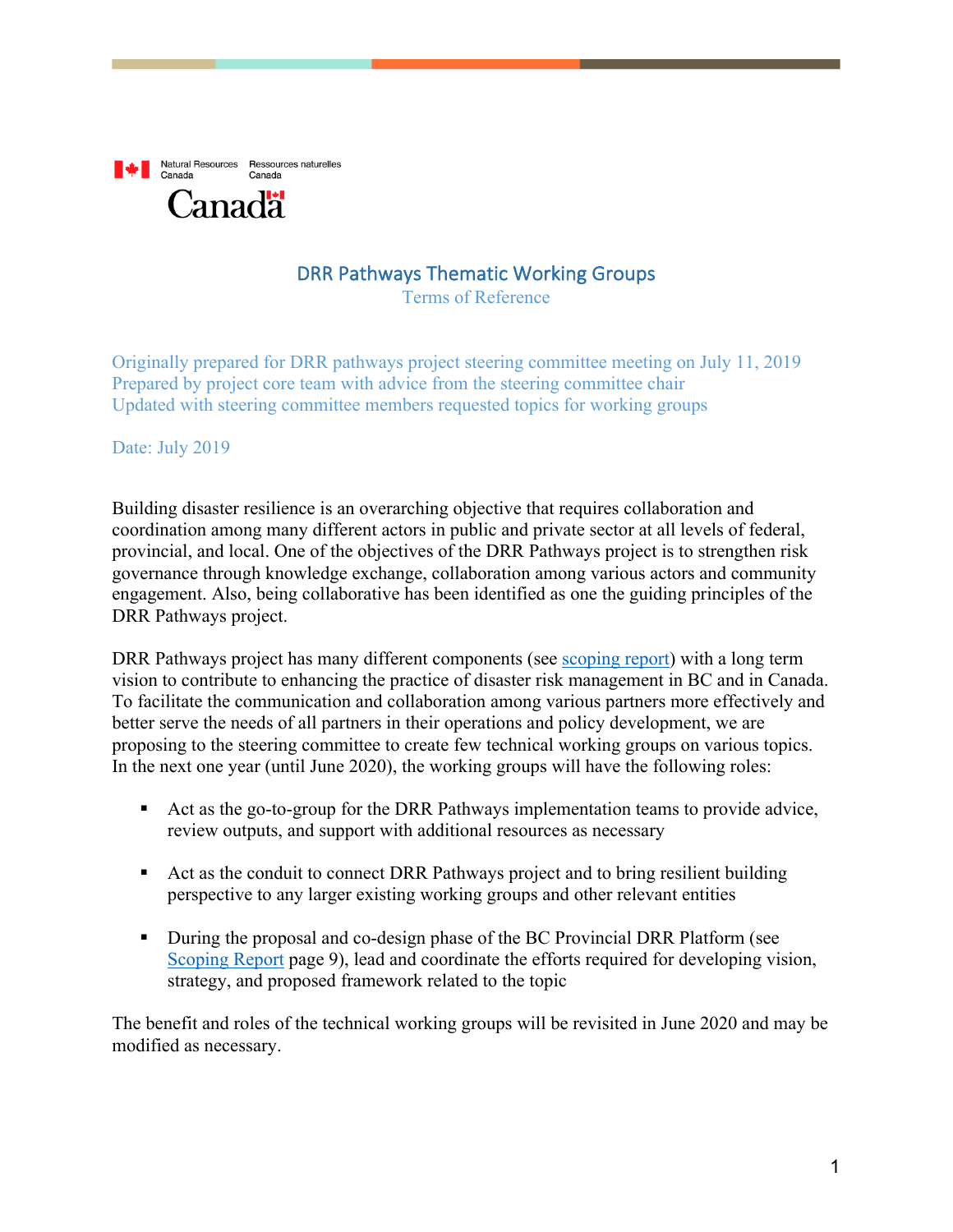## Proposed Themes

Below is the list of proposed themes for the technical working groups:

- 1. Resilient Critical Infrastructure (CI)
- 2. Resilient communities
- 3. Resilient buildings
- 4. Risk informed emergency management
- 5. Data management platform
- 6. User-centered risk communication and risk profiler
- 7. Managing disasters financial impact
- 8. CCA-DRR coherence in policy and practice
- 9. Multi-hazard risk assessment
- 10. BC common set of risk and resilience indicators
- 11. BC DRR Platform institutional design and governance mechanism

### Proposed Structure

- The working groups may have 4-8 members
- The members of the working groups shall come from within the institutions of steering committee members, associate members, and other organizations as selected and agreed upon by the steering committee.
- Each member institution may nominate representatives from its institution to participate in a given technical working group. Ideally, nominated working group members have expertise in the topic and work in a position relevant to the goal of the working group.
- The final makeup of each steering committee shall be approved by the steering committee.
- The steering committee shall also designate a Coordinator for each technical working group.
- The frequency and format of the working group meetings will be decided by each working group.
- The DRR Pathways Technical Coordindator and Lead Contractor (See project Charter), shall oversee all work of the technical working groups to ensure coherence and alignment with DRR Pathways project objectives and implementation process.
- § Technical working groups may be disbanded in a year or they can be continually retasked for the duration of the DRR Pathways project and beyond.